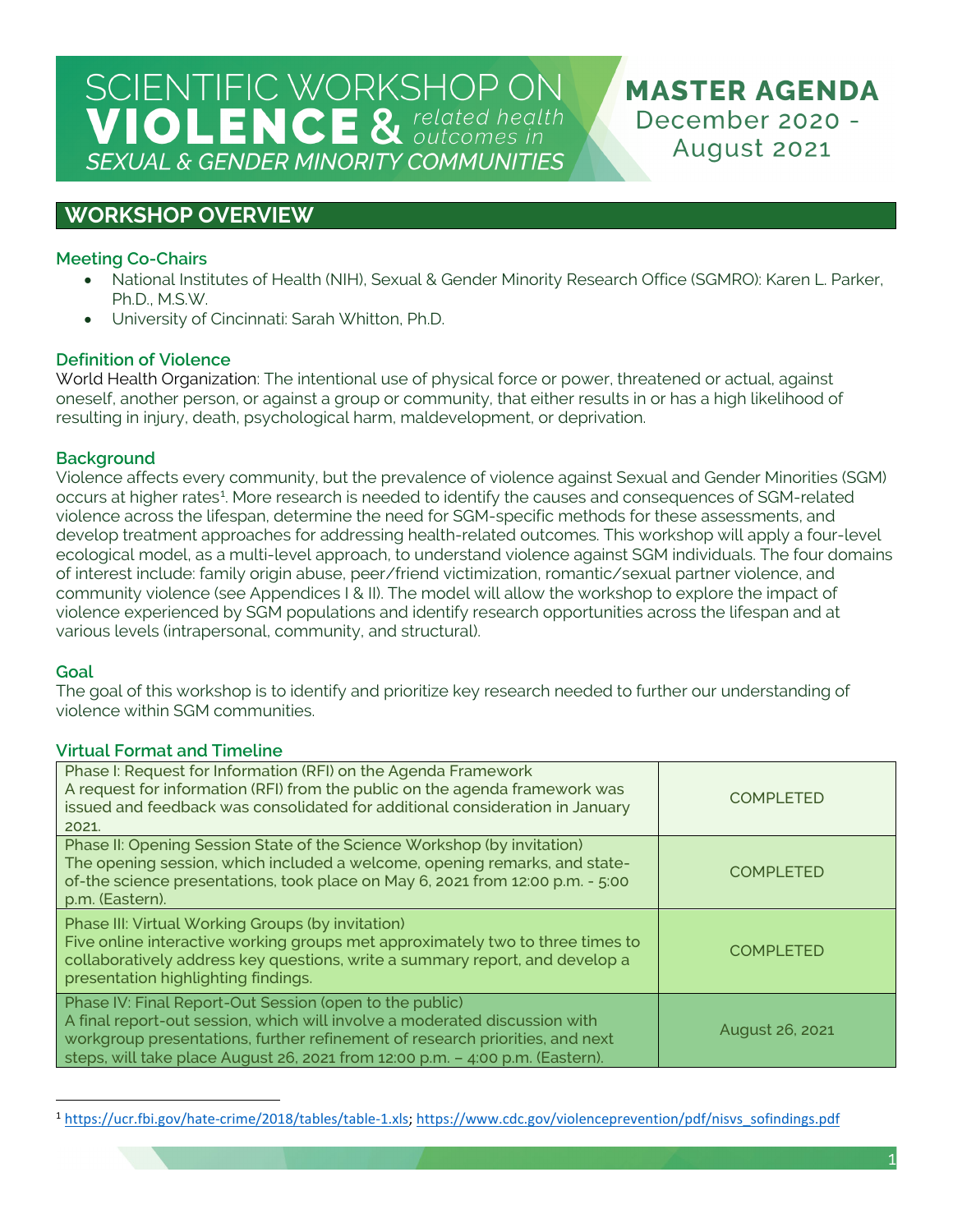## **MASTER AGENDA** December 2020 -August 2021

## **PHASE II:** Opening Session - State of the Science

**Date & Time:** May 6, 2021 from 12:00 p.m. – 5:00 p.m. (Eastern)

### Opening Remarks

|             | Welcome,           | Ph.D. (NIH)                        |
|-------------|--------------------|------------------------------------|
| 12:00-12:02 | ا & Introduction   | Irene Avila,                       |
| 12:02-12:10 | Opening<br>Remarks | Susannah Allison, Ph.D.<br>. (NIH) |

### Setting the Stage for the Day

| 12:10-12:30 | Goals, Charge for the Day, and Data & Definitions/Social    | Sarah Whitton, Ph.D. (University of |
|-------------|-------------------------------------------------------------|-------------------------------------|
|             | Context of Violence against SGM Populations across the      | Cincinnati)                         |
|             | Life Course, Intersectionality, and System Level Influences |                                     |

The following 4 sessions will begin with a 10 minute overview presentation by the moderator (see *Appendix III* for role descriptions) and be followed by 5 minute presentations from four speakers. The moderator will provide an overview of the research highlighted within their session, operationalize terms, define scope of the problem, highlight the impact on SGM populations, and discuss the institutional context (e.g., policies, laws, policing, etc.). The following four speakers will each provide an overview of their specific research topic (causes and consequences) and discuss impact on SGM populations (no more than 5 slides and 1-2 key references to share). A 30 minute discussion on key issues for consideration with all invited speakers and participants will conclude each session.

### Session One: Family of Origin Abuse

| 12:30-12:40 | <b>Moderator Overview</b>                                  | David Burnes, Ph.D.      |
|-------------|------------------------------------------------------------|--------------------------|
| 12:40-1:00  | <b>Speaker Presentations</b>                               |                          |
|             | 1. Child Maltreatment-physical, psychological, and neglect | June C. Paul, Ph.D.      |
|             | 2. Child Maltreatment-sexual                               | Kimberly Balsam, Ph.D.   |
|             | 3. Elder Abuse                                             | Jen Marchbank, Ph.D.     |
|             | 4. Systemic and Institutional Barriers                     | Adam G. McCormick, Ph.D. |
| $1:00-1:30$ | <b>Group Discussion</b>                                    | <b>ALL</b>               |
| $1:30-1:40$ | <b>Break</b>                                               |                          |

#### Session Two: Peer/Friend Victimization

| 1:40-1:50     | <b>Moderator Overview</b>                       | Dorothy Espelage, Ph.D.       |
|---------------|-------------------------------------------------|-------------------------------|
| $1:50 - 2:10$ | <b>Speaker Presentations</b>                    |                               |
|               | 1. Youth Peer Victimization (includes bullying) | Jeremy Goldbach, Ph.D.        |
|               | 2. Adult Peer Victimization (includes bullying) | Andrew R. Flores, Ph.D., M.A. |
|               | 3. Cyberbullying (youth and adult)              | Michele Ybarra, Ph.D., M.P.H. |
|               | 4. Systemic and Institutional Barriers          | Elizabeth C. Payne, Ph.D.     |
| $2:10 - 2:40$ | <b>Group Discussion</b>                         | ALL                           |

## Session Three: Romantic/Sexual Partner Violence

| $2:40 - 2:50$ | <b>Moderator Overview</b>              | Rob Stephenson, Ph.D., M.Sc. |
|---------------|----------------------------------------|------------------------------|
| $2:50 - 3:10$ | <b>Speaker Presentations</b>           |                              |
|               | 1. Teen Dating Violence                | Adam M. Messinger, Ph.D.     |
|               | 2. Intimate Partner Violence           | Katie Edwards, Ph.D.         |
|               | 3. Sexual Violence                     | Jillian Scheer, Ph.D.        |
|               | 4. Systemic and Institutional Barriers | Xavier Guadalupe-Diaz, Ph.D. |
| $3:10 - 3:40$ | <b>Group Discussion</b>                | ALL                          |
| $3:40-3:50$   | <b>Break</b>                           |                              |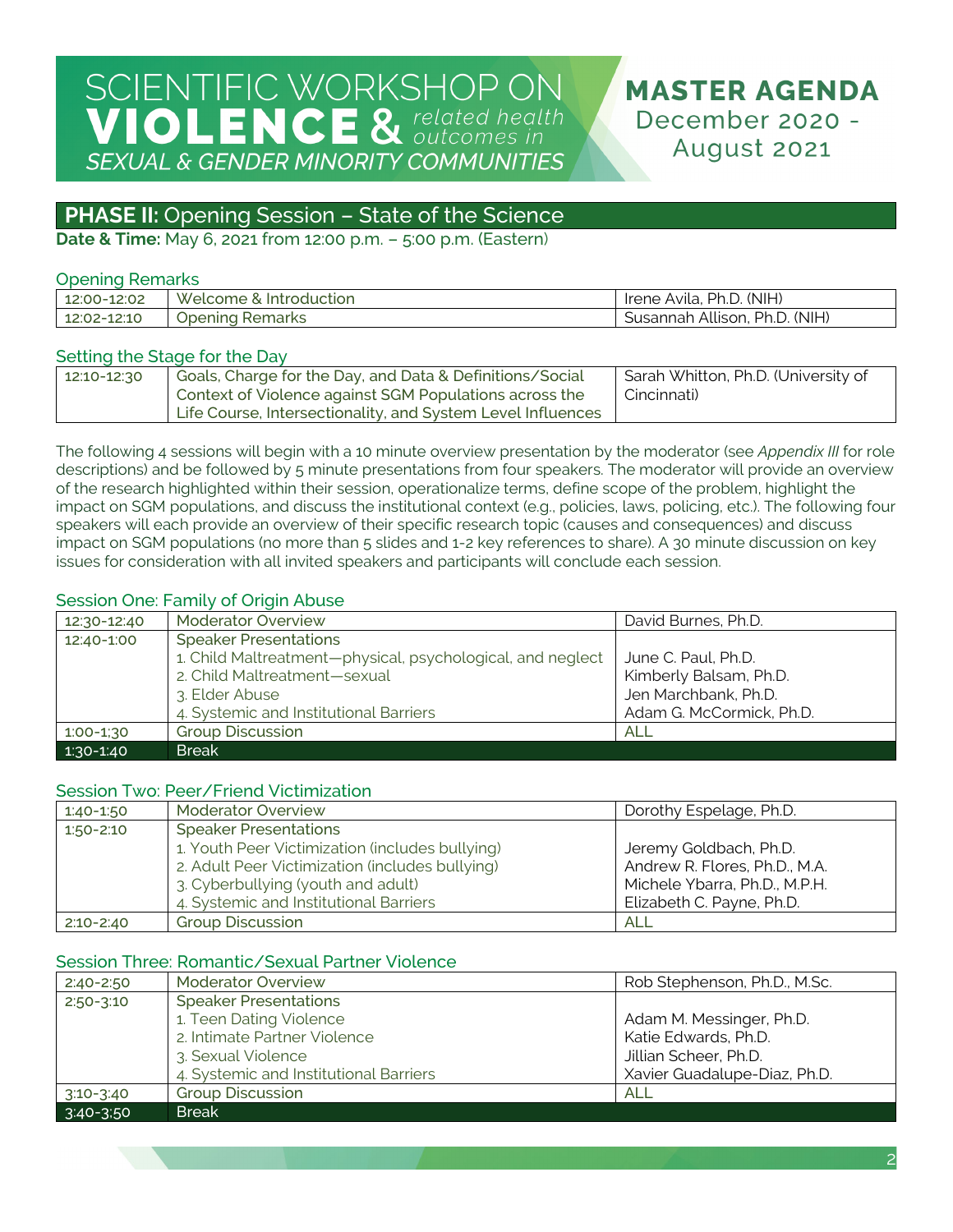## **PHASE II:** Opening Session - State of the Science

## Session Four: Community Violence

| $3:50 - 4:00$ | <b>Moderator Overview</b>                                                                                                                                                                       | Karina Walters, Ph.D.                                                                   |
|---------------|-------------------------------------------------------------------------------------------------------------------------------------------------------------------------------------------------|-----------------------------------------------------------------------------------------|
| 4:00-4:20     | <b>Speaker Presentations</b><br>1. Gender-based Violence<br>2. Hate Crimes<br>3. Workplace Violence<br>4. Systemic and Institutional Barriers (Neighborhood<br>Violence, Police Violence, etc.) | Ellis Furman<br>Phyllis Gerstenfeld, Ph.D.<br>M. Paz Galupo, Ph.D.<br>Naomi G. Goldberg |
| $4:20 - 4:50$ | <b>Group Discussion</b>                                                                                                                                                                         | ALL                                                                                     |

#### Closing Remarks

|           | Closing                | Blachman-Demner, Ph.D. (NIH) ا |
|-----------|------------------------|--------------------------------|
| 4:50-4:58 | Remarks                | Dara '                         |
| 4:58-5:00 | Wrap-up and Next Steps | Ph.D. (NIH)<br>Irene Avila,    |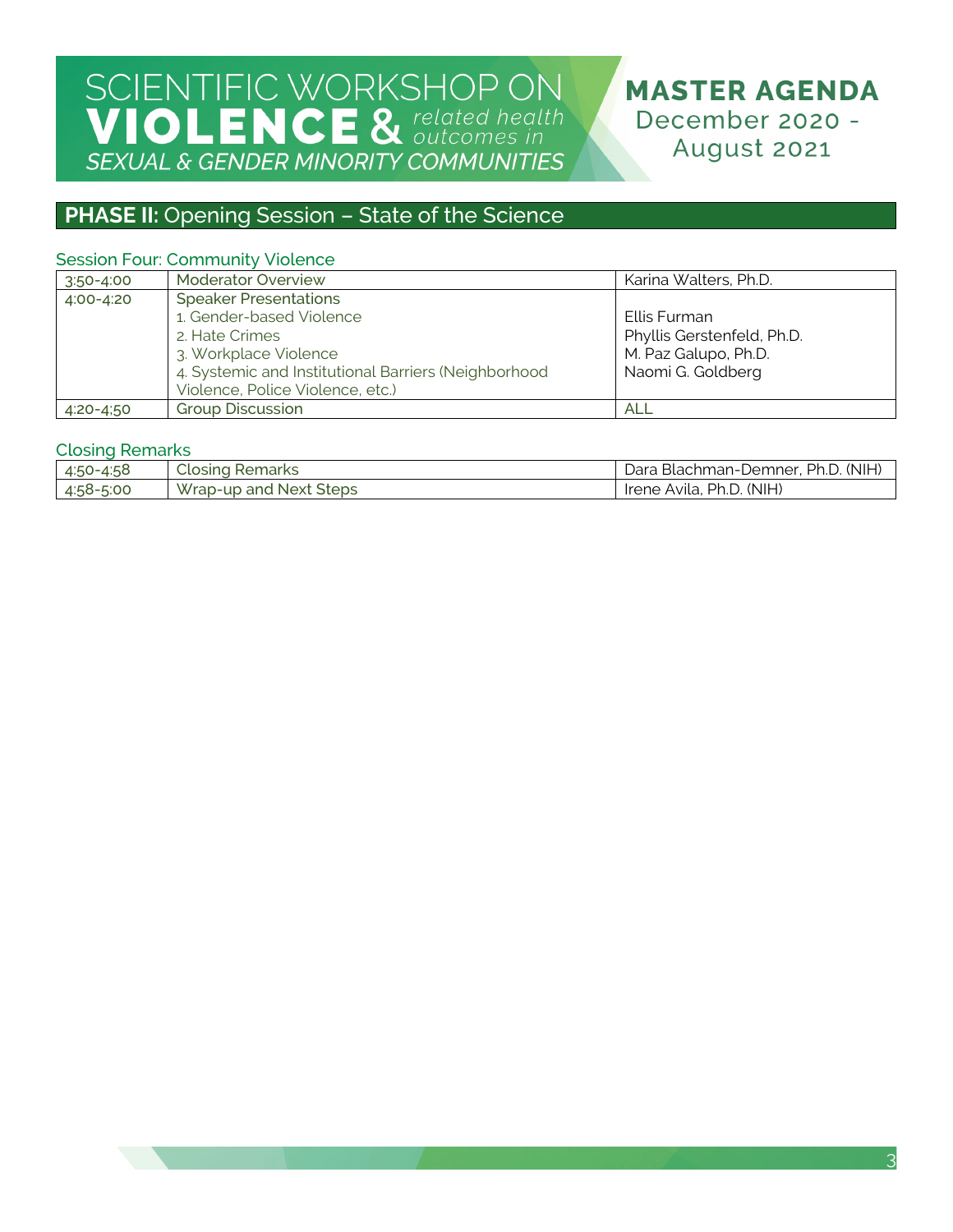**MASTER AGENDA** December 2020 -August 2021

## **PHASE III:** Working Groups (WG)

Five WGs will meet approximately two to three times to collaboratively address key questions, write a summary report, and develop a presentation highlighting findings. The WGs will have a broad focus and include speakers and participants from the Phase II sessions.

#### **WG 1: Demographics and Epidemiology; Risk Factors and Pathways; Preventive Interventions; Treatmentfocused Interventions; and Ethics and Logistical Challenges**

- WG1: Facilitator
- WG1: Notetaker
- WG1: Final Report Out Presenter

### **WG 2: Risk Factors and Pathways**

- WG2: Facilitator
- WG2: Notetaker
- WG2: Final Report Out Presenter

#### **WG 3: Preventive Interventions**

- WG3: Facilitator
- WG3: Notetaker
- WG3: Final Report Out Presenter

#### **WG 4: Treatment-focused Interventions**

- WG4: Facilitator
- WG4: Notetaker
- WG4: Final Report Out Presenter

#### **WG 5: Ethics and Logistical Challenges**

- WG4: Facilitator
- WG4: Notetaker
- WG4: Final Report Out Presenter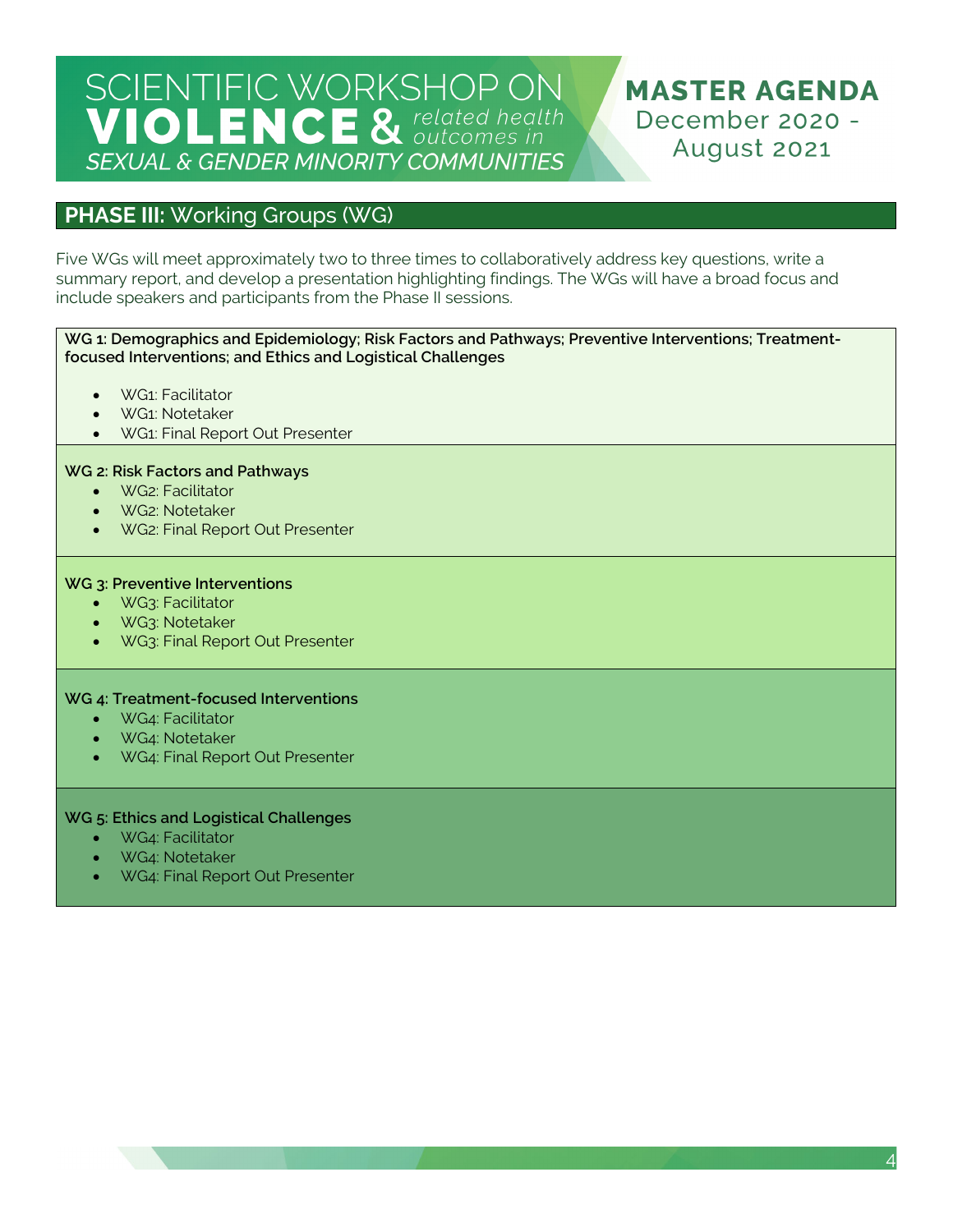## **PHASE IV:** Final Report-Out Session - Open to the Public (Draft Agenda)

**Date & Time:** August 26, 2021 from 12:00 p.m. – 4:00 p.m. (Eastern)

### Opening Remarks

| 4.714.5<br>.00-<br>---- | $\overline{M}$<br>and<br>Jav<br>*he<br>Charde 1<br>. JOALS<br>AXZ.<br>$\sim$<br>ome | (NIH<br>אר<br>M<br>$\sqrt{r}$<br>X<br>r 12<br>$\sim$ |
|-------------------------|-------------------------------------------------------------------------------------|------------------------------------------------------|
|                         |                                                                                     |                                                      |

## Highlights from Phase II Opening Session

| 12:15-12:45 | Summary of Phase II | Sarah Whitton, Ph.D. (University of |
|-------------|---------------------|-------------------------------------|
|             |                     | Cincinnati)                         |

### Overview of Phase III Working Groups

| 12:45-1:00    | Logistics Overview for Phase III                                        | Karen Parker, Ph.D., M.S.W. (NIH) |  |
|---------------|-------------------------------------------------------------------------|-----------------------------------|--|
|               | Working Group (WG) Report Out Presentations: Research Opportunities     |                                   |  |
|               | (Each WG will have 10 minutes to present followed by 20 minutes of Q&A) |                                   |  |
| $1:00-1:30$   | WG1: Demographics and Epidemiology                                      | Michele Ybarra, Ph.D., M.P.H.     |  |
| $1:30 - 2:00$ | WG2: Risk Factors and Pathways                                          | Ellis Furman, M.A.                |  |
| $2:00 - 2:15$ | <b>Break</b>                                                            |                                   |  |
| $2:15 - 2:45$ | WG3: Preventive Interventions                                           | Phyllis Gerstenfeld, Ph.D., J.D.  |  |
| $2:45-3:15$   | WG4: Treatment-focused Interventions                                    | Jeremy Goldbach, Ph.D.            |  |
| $3:15-3:45$   | WG5: Ethics and Logistical Challenges                                   | June Paul, Ph.D., M.S.W.          |  |

### Concluding Remarks

| 4:00<br>$3:45-4$ | $\overline{M}$<br>Wrap<br>-Up | $\cdot$ Ph.D.,<br>. (NIH)<br>. M.S.W.<br>Parker.<br>$\frac{1}{2}$<br>ndi.<br>$\sim$ |
|------------------|-------------------------------|-------------------------------------------------------------------------------------|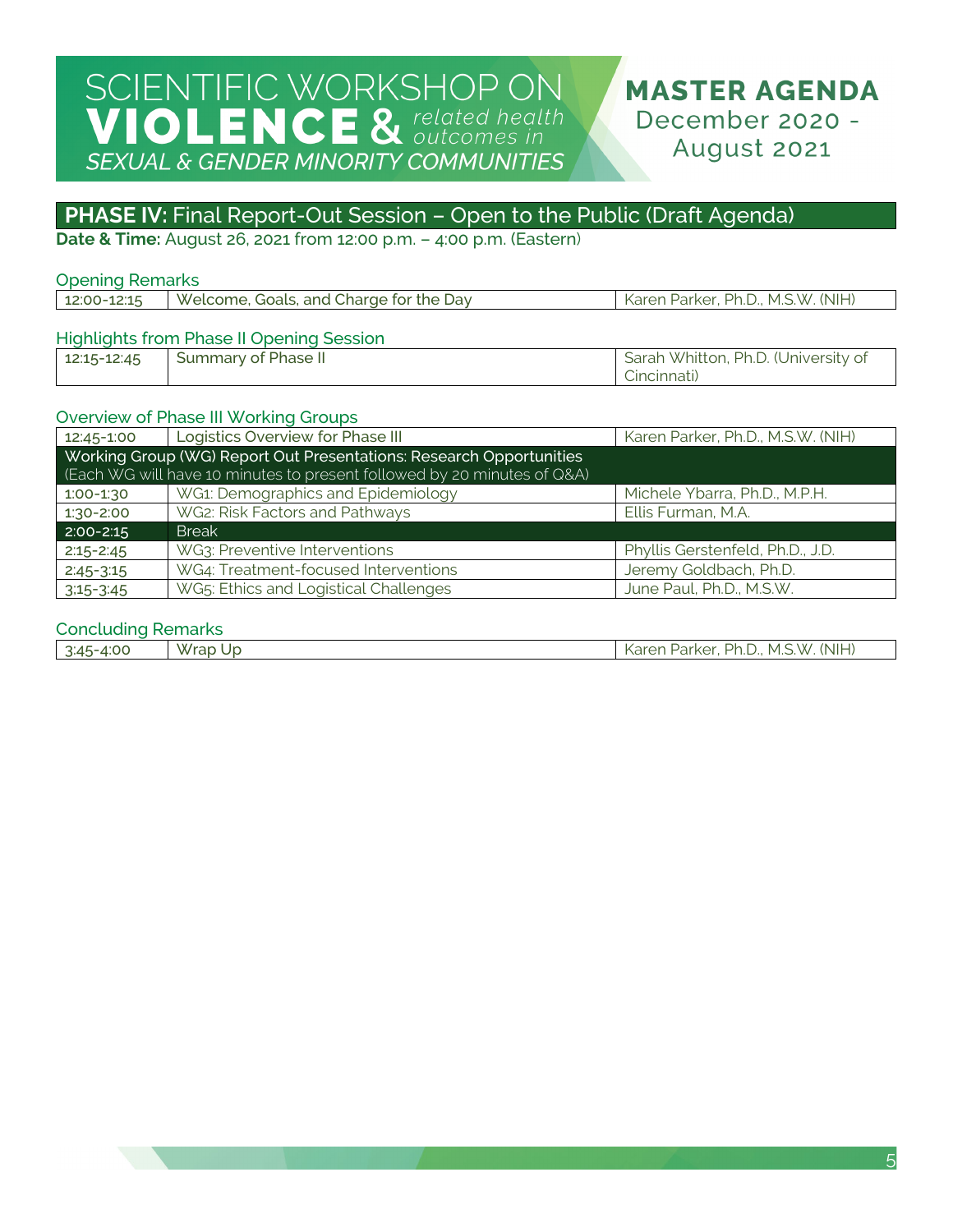**MASTER AGENDA** December 2020 -August 2021

## **APPENDIX I:** Framework

## **Violence Against SGM Populations**



*& Systems Influences*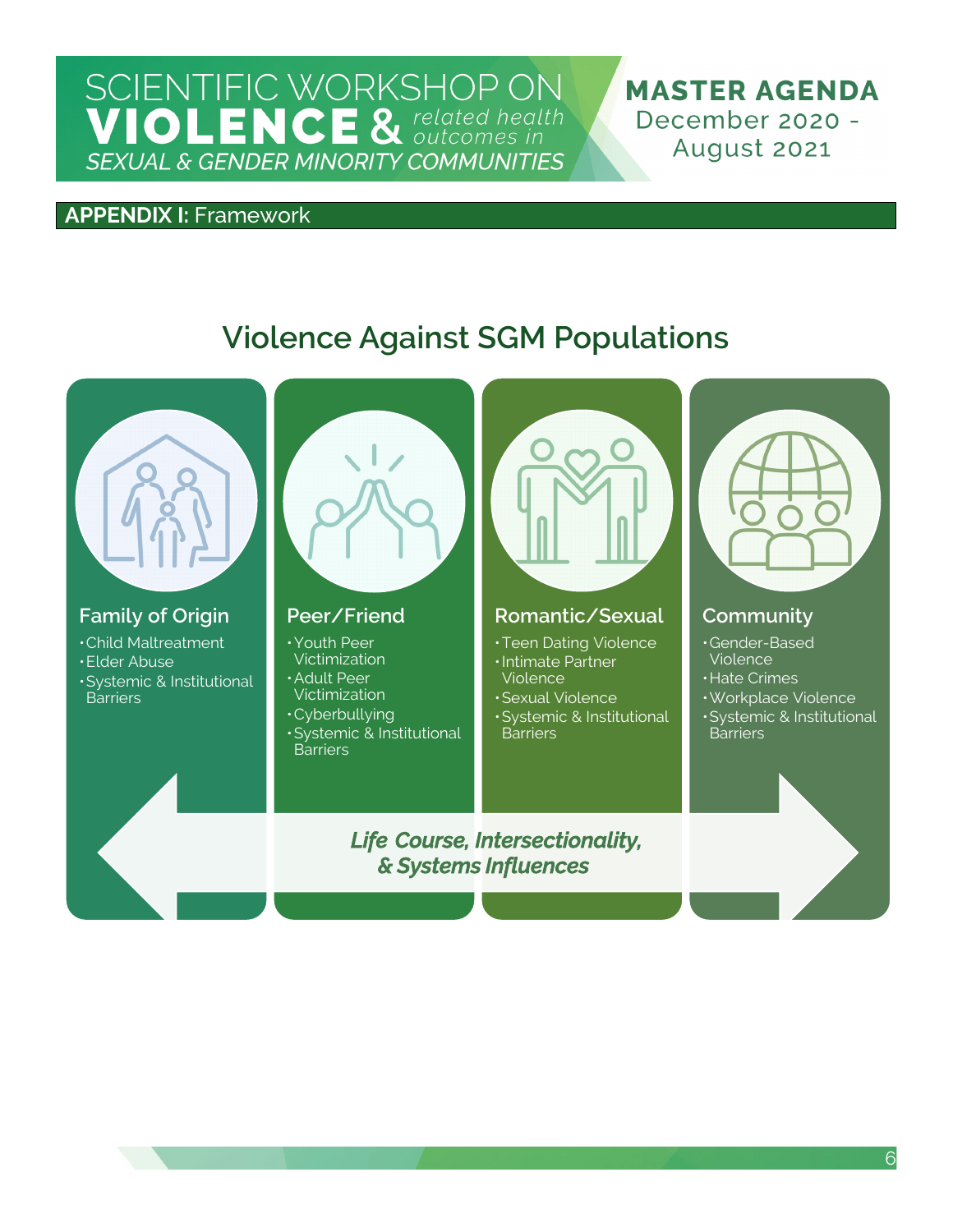**MASTER AGENDA** December 2020 -August 2021

## **APPENDIX II:** Definitions (from CDC, except when otherwise noted)

## **Family of Origin Abuse**

- *Child maltreatment*: This issue includes all types of abuse and neglect against a child under the age of 18 by a parent, caregiver, or another person in a custodial role (such as a religious leader, a coach, a teacher) that results in harm, potential for harm, or threat of harm to a child. There are four common types of abuse and neglect: physical abuse, sexual abuse, emotional abuse, and neglect.
- *Elder abuse*: an intentional act, or failure to act, by a caregiver or another person in a relationship involving an expectation of trust that causes or creates a risk of harm to an older adult.

## **Peer/Friend Victimization**

- *Bullying:* any unwanted aggressive behavior(s) by another youth or group of youths, who are not siblings or current dating partners, that involves an observed or perceived power imbalance, and is repeated multiple times or is highly likely to be repeated. Bullying may inflict harm or distress on the targeted youth including physical, psychological, social, or educational harm. Common types of bullying include physical, verbal, relational/social, damage to property of the victim.
- *Cyberbullying or electronic bullying:* bullying that occurs through technology.

## **Romantic/Sexual Partner Violence**

- *Teen Dating Violence:* also referred to as "dating violence", occurs between two people in a close relationship and includes: physical violence, sexual violence, psychological abuse, and stalking.
- *Intimate Partner Violence:* describes physical violence, sexual violence, stalking, or psychological harm by a current or former partner or spouse.
- *Sexual Violence*: sexual activity when consent is not obtained or not freely given.

## **Community Violence**

- *Gender-based violence* and harassment: an umbrella term and can take many forms including physical, psychological, sexual or economic harm – and is characterized by being directed at a person because of their sex or gender, or by disproportionately affecting persons of a particular sex of gender
- *Hate crimes:* a crime motivated by bias against race, color, religion, national origin, sexual orientation, gender, gender identity, or disability (definition from Department of Justice)
- *Workplace violence*: the act or threat of violence, ranging from verbal abuse to physical assaults directed toward persons at work or on duty. The impact of workplace violence can range from psychological issues to physical injury, or even death. Violence can occur in any workplace and among any type of worker, but the risk for fatal violence is greater for workers in sales, protective services, and transportation, while the risk for nonfatal violence resulting in days away from work is greatest for healthcare and social assistance workers.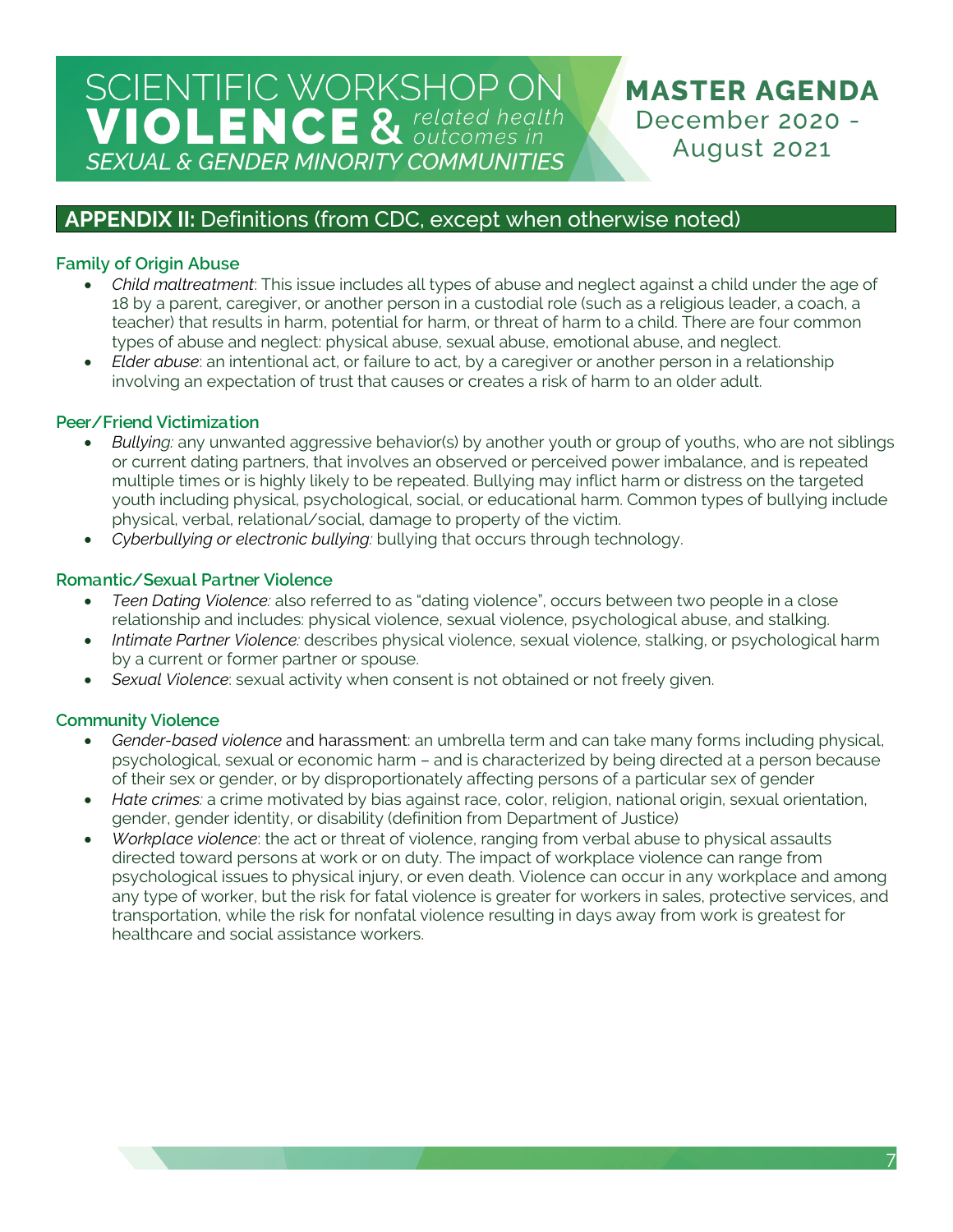**MASTER AGENDA** December 2020 -August 2021

## **APPENDIX III:** Workshop Role Descriptions

## **Co-Chairs**

The two co-chairs are responsible primarily for the development, planning, and execution of the workshop from beginning to culmination. They oversee the workshop planning committee and work with relevant stakeholders to ensure the success of the workshop.

## **Moderators**

The moderators (Phase II) are responsible for providing a 10 minute topic area overview of the research highlighted within their respective session, operationalize terms, define scope, highlight impact on SGM populations, and discuss the institutional context (e.g., policies, laws, policing, etc.). The moderators will be responsible for introducing the speakers for their session and facilitating the group discussion among all invited speakers and participants.

### **Speakers**

The speakers (Phase II) are invited experts that will present on a specific topic area that falls within the scope of research highlighted for their session.

## **Participants**

Participants (Phase II & III) are invited individuals and relevant stakeholders, other than the moderator and speakers, that will contribute to group discussions, help to identify research priorities, and assist in the development of working group summaries and presentations.

## **Working Groups**

Working Groups (Phase III) are comprised of moderators, speakers, and invited participants from Phase II. The WGs will meet to collaboratively address key questions, write a summary report, and develop a presentation highlighting findings across five broad topic areas.